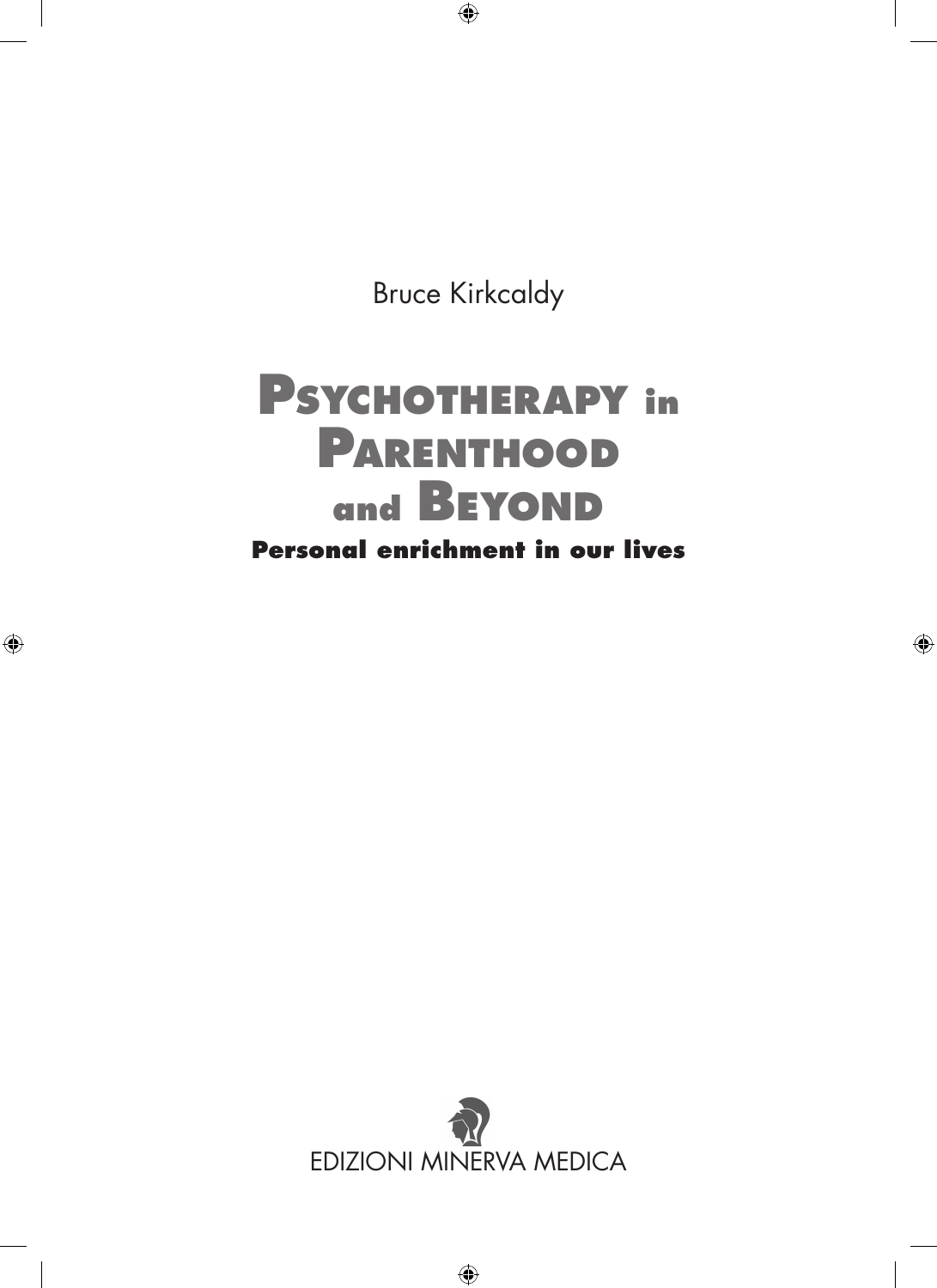ISBN: 978-88-7711-857-8

© 2016 – EDIZIONI MINERVA MEDICA S.p.A. – Corso Bramante 83/85 – 10126 Turin (Italy) *Web site*: www.minervamedica.it / *e-mail*: minervamedica@minervamedica.it

All rights reserved. No part of this publication may be reproduced, stored in retrieval system, or transmitted in any form or by any means.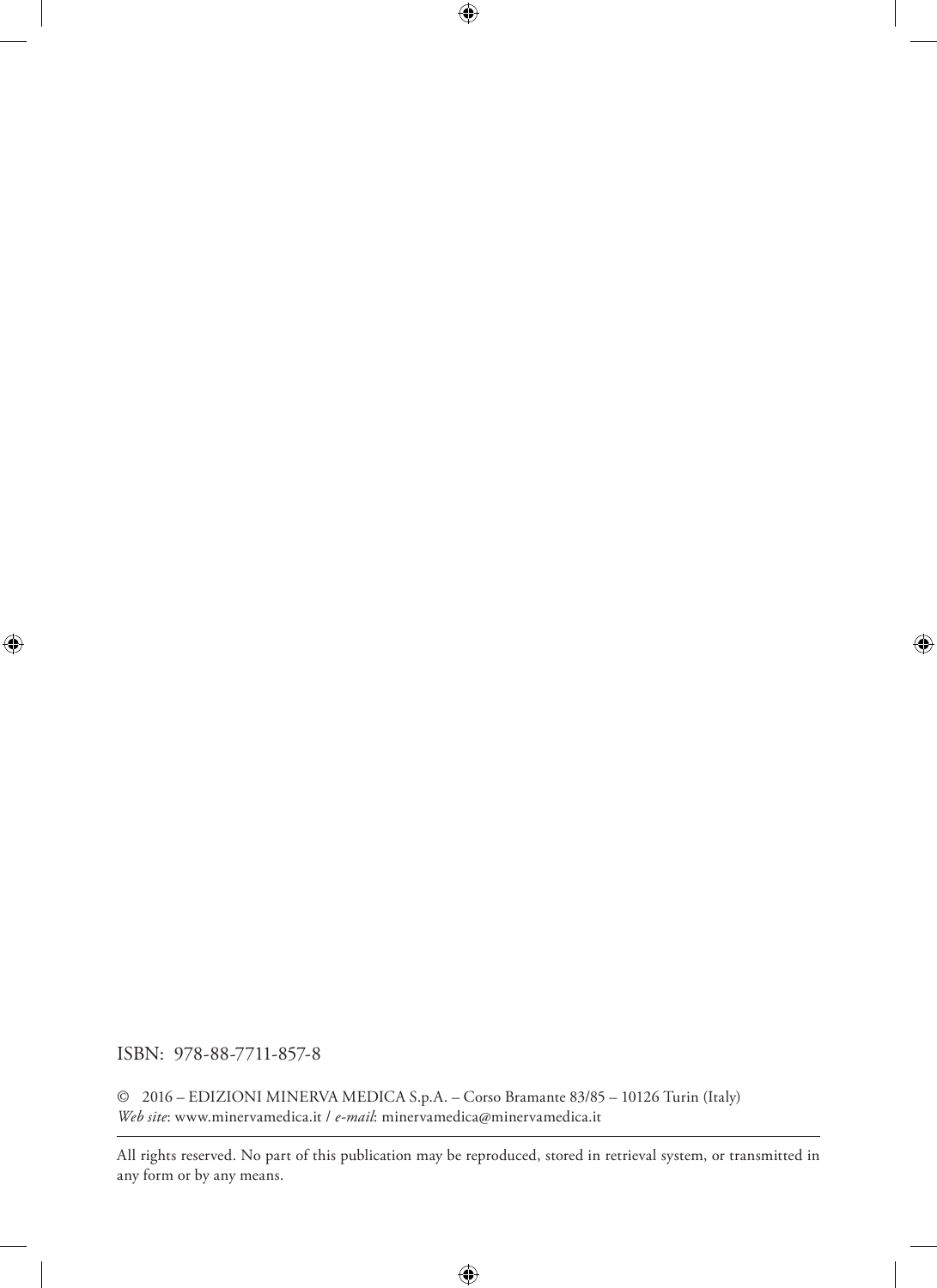### **Preface**

wenty years ago I made a decision to divert my focus from predominantly empirical **T** wenty years ago I made a decision to divert my focus from predominantly empirical research to pursue a clinical career as a psychotherapist and clinical psychologist. Father to two young daughters, I had just turned 40 and wanted to devote more time to writing, especially on topics associated with the forthcoming two decades of contact with my clients in clinical practice.

The start of this venture roughly corresponded with my decision to establish a "virtual international, multidisciplinary institute" (the International Centre for the Study of Occupational and Mental Health – ICSOMH), independent of university tenure. I had the enthusiastic backing and encouragement of some 20 prestigious academics worldwide, from almost every continent, including names such as Professors Cary Cooper (Manchester), Adrian Furnham (London), Michael Eysenck (London), Robert Levine (Fresno, CA), Rüdiger Trimpop (Jena), and my close friend and valued colleague, Professor Georg Siefen (Bochum). In various forms, we have collaborated on many research articles and book chapters, and edited and/or authored books together.

The mission of the ICSOMH was to promote international, primarily pan-European research by offering a strong forum for European collaborators in research and professional development; to offer insight and understanding of individual differences at work and in the cause of mental and physical health; to facilitate an interdisciplinary approach, since social problems are not the exclusive domain of one academic discipline; and to enhance assessment and evaluation in international comparisons of medical and health alternatives, as well as offering an organ with a strong focus for developing multidisciplinary research.

The relationship to Bochum University, particularly with Georg Siefen, at the Pediatrics Department of the University Clinic, stretches many years back in time – it began three decades ago, when we were working on parallel projects in the Psychosomatic Medicine Institute at the University Clinic in Cologne and later during his time as the Medical Director of one of the largest child and adolescent psychiatric clinics in Germany (LWL-Klinik Marl-Sinsen). During that period we wrote many articles together, including several book chapters and two jointly-authored books.

The project behind this book has been sponsored by Georg Siefen and marks the 20<sup>th</sup> Anniversary of the International Centre for the Study of Occupational and Mental Health, where he is affiliated as a member of the Senior Advisory Board. It also celebrates the friendship behind this 30-year collaboration starting in 1986 and culminating in 50 joint scientific contributions in the area of clinical psychology and medical health research.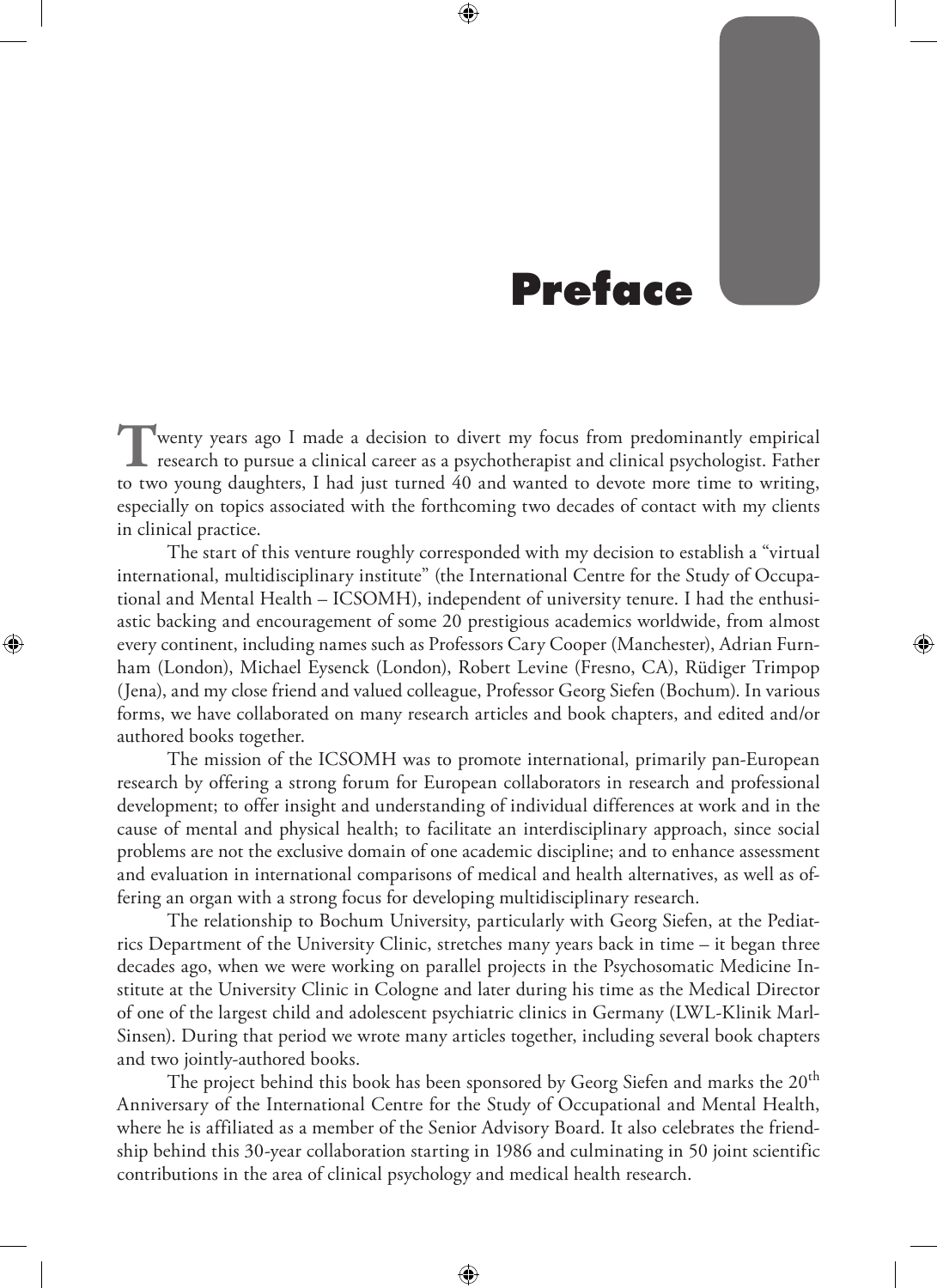Finally, I would like to express my gratitude to Arnold Weinstein, who read an earlier version of the opening chapter.

And furthermore, wish to acknowledge the debt of gratitude I owe to Ms. Silvia Pannunzio, from Edizioni Minerva Medica, who provided continued support and cordial advice during the preparation of this book. Her patience and motivation have contributed to making this project possible.



*Bruce Kirkcaldy*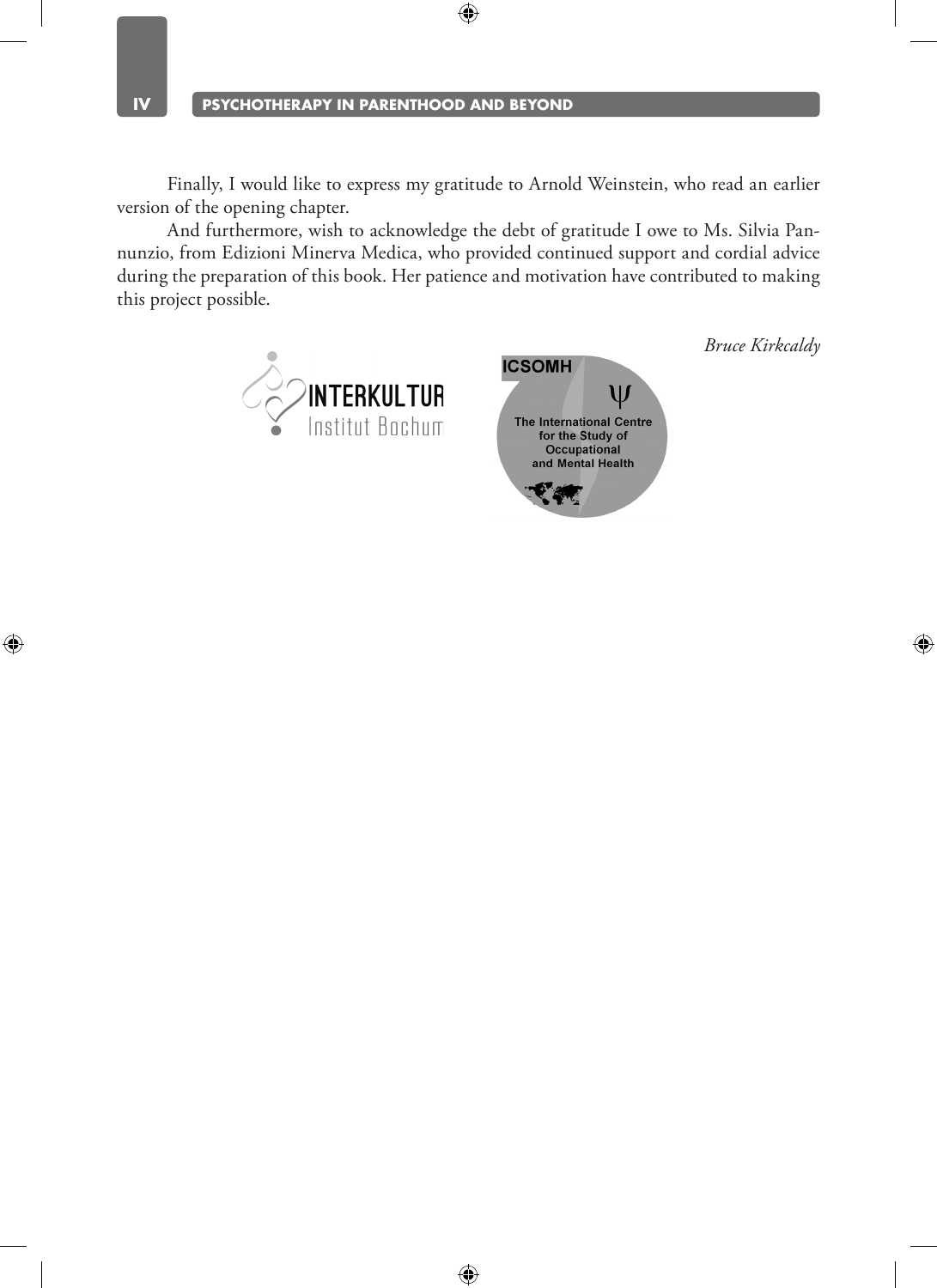## **Contents**

| Chapter 1<br>PROMOTING MENTAL HEALTH IN ADULTHOOD AND LATER LIFE |    |
|------------------------------------------------------------------|----|
| B. Kirkcaldy, R.G. Siefen                                        | 1  |
|                                                                  |    |
| Chapter 2                                                        |    |
| THE BIOPSYCHOSOCIAL MODEL OF MENTAL AND PHYSICAL ILLNESS         |    |
| B. Kirkcaldy, A. Furnham, A. Hankir                              | 13 |
| Chapter 3                                                        |    |
| <b>CHANGING THE FACE OF PARENT DEVELOPMENT:</b>                  |    |
| <b>HOLISTIC/SYSTEMS-DEVELOPMENTAL THERAPY FOR PARENTS</b>        |    |
| J. Demick                                                        | 27 |
| Chapter 4                                                        |    |
| "POSSUMS": BUILDING CONTEXTUAL BEHAVIOURAL SCIENCE               |    |
| <b>INTO AN INNOVATIVE EVIDENCE-BASED APPROACH TO</b>             |    |
| <b>PARENTING SUPPORT IN EARLY LIFE</b>                           |    |
| K. Whittingham, P. Douglas                                       | 43 |
| Chapter 5                                                        |    |
| <b>PARENTS AS ACTIVE PARTNERS IN SOCIAL AND EMOTIONAL</b>        |    |
| <b>LEARNING AT SCHOOL</b>                                        |    |
| C. Cefai, V. Cavioni                                             | 57 |
| Chapter 6                                                        |    |
| FILM, FAMILY AND CHANGING CONTEXT                                |    |

G. Kalra, D. Bhugra, A. Ventriglio 67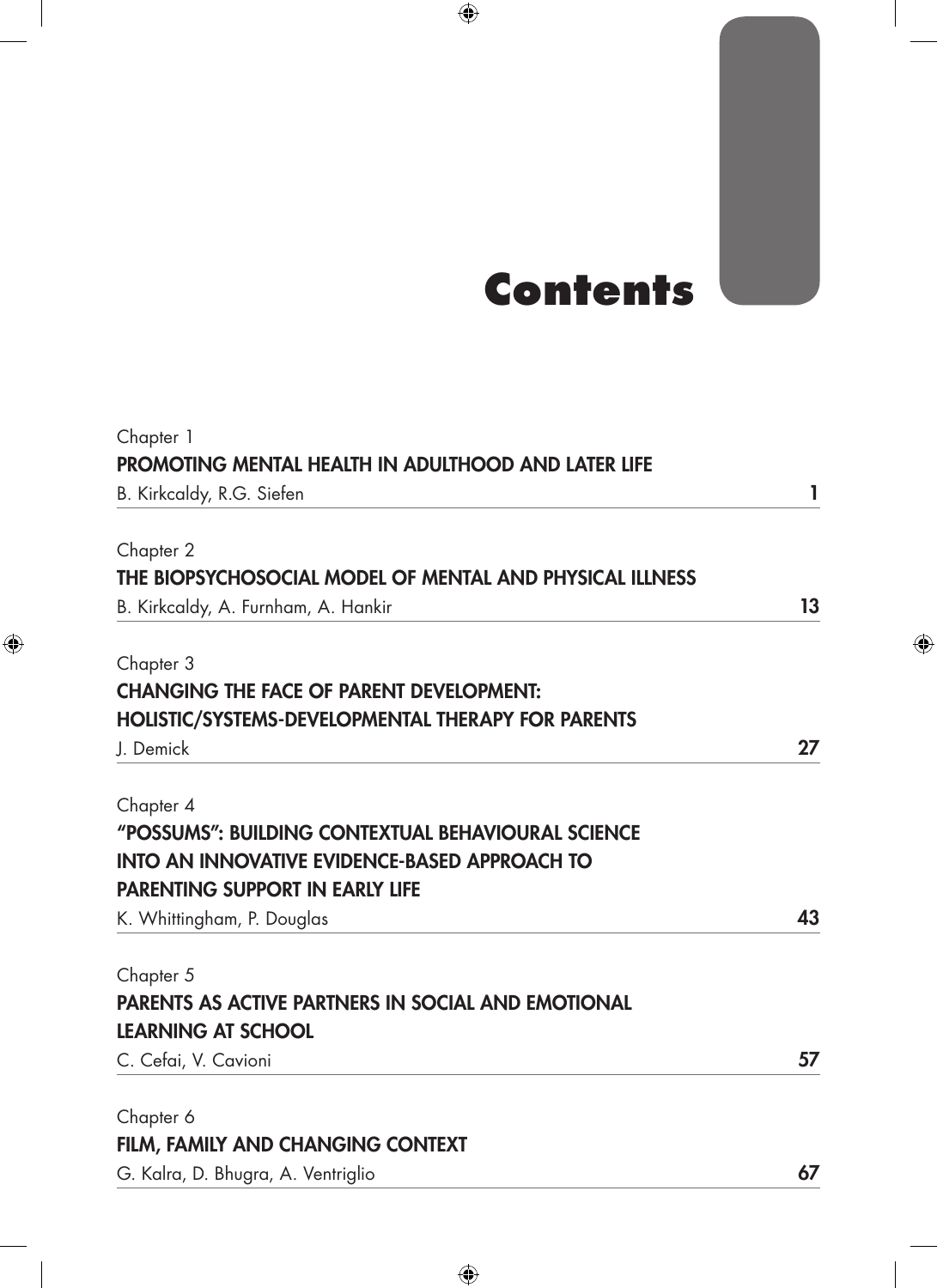| Chapter 7<br><b>CONTEMPORARY MODELS OF INTERVENTION THROUGHOUT LIFE'S CYCLE</b> |     |
|---------------------------------------------------------------------------------|-----|
|                                                                                 |     |
| Chapter 8                                                                       |     |
| "THE LAST ACT": LITERARY PERSPECTIVES ON AGING                                  |     |
| A. Weinstein                                                                    | 90  |
| Chapter 9                                                                       |     |
| SHIFTING VALUES: AGING, ELDERS, AND THE LONG VIEW OF LIFE                       | 101 |
| N.R. Shabahangi                                                                 |     |
| <b>INVITED CONTRIBUTORS</b>                                                     | 113 |
| <b>INDEX</b>                                                                    | 119 |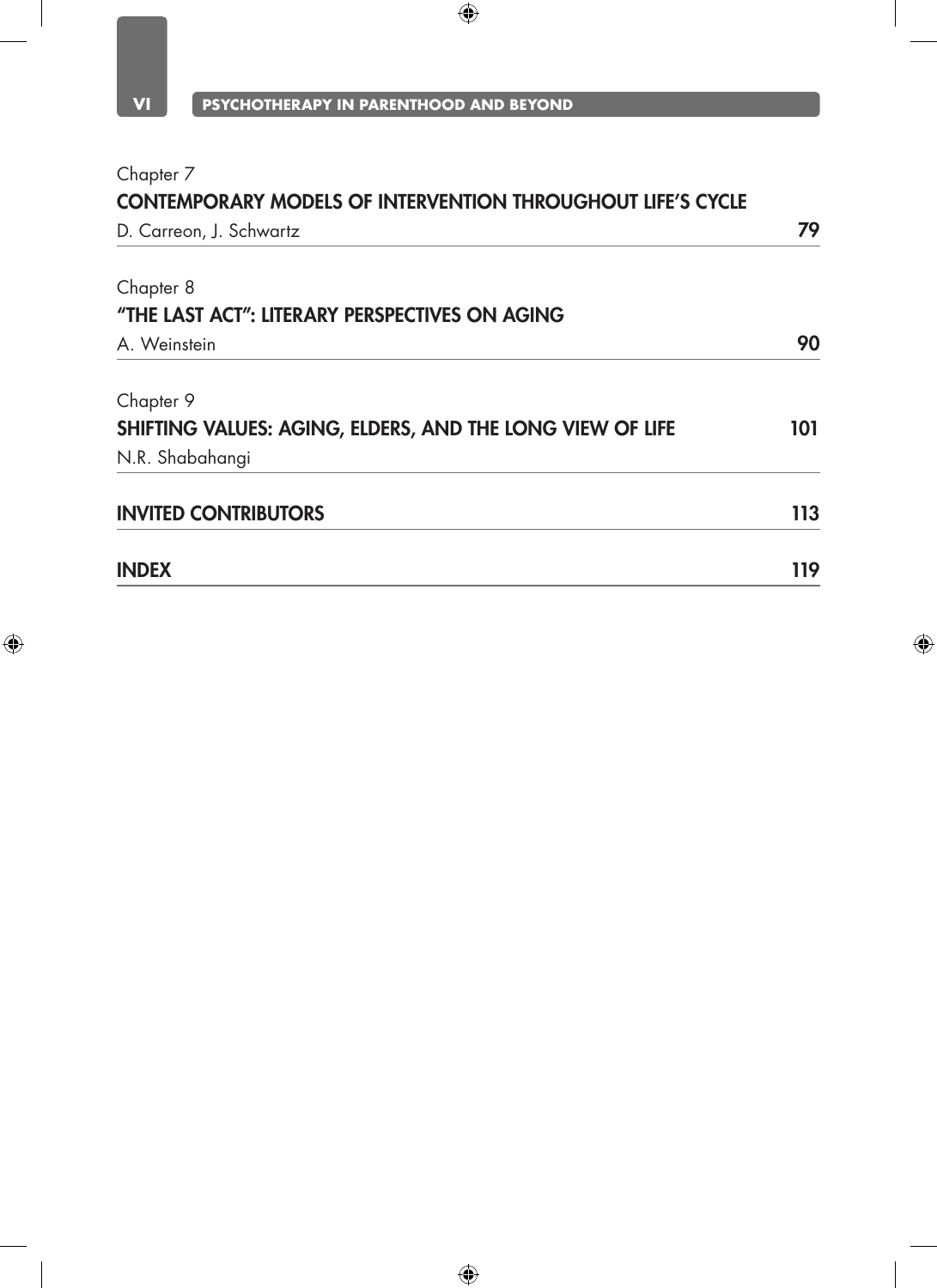# Chapter 1 **Promoting mental health in adulthood and later life**

*B. Kirkcaldy, R.G. Siefen*

*Before I got married I had six theories about raising children; now, I have six children and no theories.* 

*John Wilmot*

s clinicians and researchers we examine literature, analyze data, and finally construct  $\mathsf{\mathsf{L}}$  personal models of family structure and functioning, providing explanations pertaining s clinicians and researchers we examine literature, analyze data, and finally construct<br>personal models of family structure and functioning, providing explanations pertaining<br>to the dynamics of relationships and communicat rate phases of human development stretching from infancy to adolescence, young adulthood, middle age and beyond. But our personal experience of childhood, parenthood and ageing often leads us to abandon these valued yet fragile and to some extent artificial edifices we have painstakingly assembled. Much like John Wilmot, we seem to suffer from an "intellectual myopia". Experiences reshape our *Weltanschauung.* The concept of the family historically perceived, emerges as tenuous and impermanent. For example, Coontz (2007) observed that for centuries marital relationships were heavily influenced by financial and political factors, making marriage "a very coercive institution" particularly for women, compared to current Western society when individuals have "unprecedented freedom about whether, when and who to marry… and many women have even attained economic equality with their partners". Yet she describes the downside of this democratic revolution which creates some new problems with parents investing much more "emotional energy and financial resources" in their offspring, while those either unable or unwilling to offer such support are likely to confront other vulnerabilities. She argues that although young people exhibit more mobility and increased personal decision-making, this newly gained autonomy may change into isolation when they themselves are parents.

This book focuses on the ever-changing perspectives during an individual's life and the transitions in the roles we adopt in the family configuration. As adolescents we strive to gain autonomy and liberate ourselves from traditional parental constructs of child-rearing. As young adults we recognize the deficits and shortcomings of exposure to our parental childrearing patterns. By the time we ourselves become young mothers or fathers we grapple in trying to adapt to these new roles, reacting to the needs and expectations of our children. This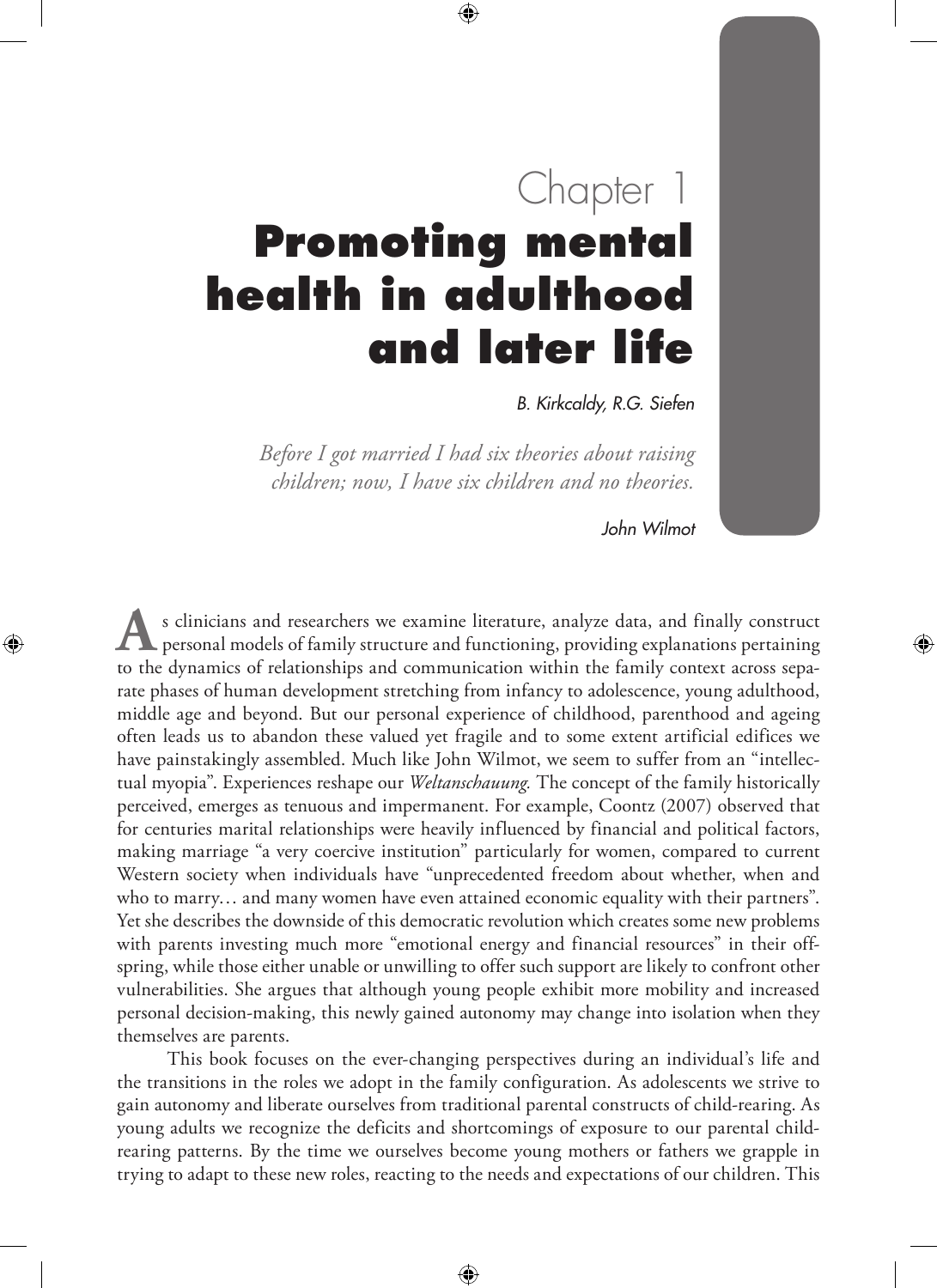serves as a positive challenge in parental care, and particularly so where physical or mental illness are present, in either the case of the parents or their offspring. All these factors will impact on the stabilizing and emotional support a family offers, and are implicated in the degree of parental acceptance or rejection in individual experiences. This is pronounced when conditions are made difficult by issues of separation or divorce.

The significance of the family may develop when the role extends to one of nurturing children and grandchildren. At the same time, people, when they have decided not to have children, are likely to suffer in the later stage of their lives, when they see siblings and friends finding fulfillment in their new role as grandparents. The stage of grandparenting presents new and often unexpected demands of involvement and support, and this interaction is reciprocal, when grandparents provide guidance, encouragement and support for their own now adult children and may involve their offspring (grandchildren). And this may involve the emotional, psychological and social support offered by grandchildren for their grandparents. Emigration is also widespread in many European countries and emigration of children to distant places e.g. Australia or the United States can lead to a form of subjectively perceived childlessness and loneliness. Even the distance to other neighboring European countries becomes more difficult to surmount with age, including the physical, psychological and financial demands of travel. Certainly as Hayslip, Maiden and Dolbin-MacNab (2015) underline: "There is much variability in grandparenting, and consequently, the responsibility for child discipline, financial assistance, patterns of visitation, giving advice to parents, sharing religious faith, and supporting the parents in decision-making are salient dimensions of the grandparenting role for *some*  persons but not others" (p. 281).

During the various stages of life development, many of us experience to varying degrees the consequence of differential birth order, patchwork families (half-brothers and -sisters), sibling rivalry, parental rejection, marital discord, family violence, severe illness perhaps leading to the death of a parent (perhaps in early childhood), mental health problems among family members (e.g. social anxiety, depression, self-injurious behavior, etc.), loss of one or more grandparents, and experience and impact of cultural and family diversity (relocation/migration) among parents and their offspring. All this makes parenting complex and arduous. Parents do not represent a homogeneous group, and it is worthwhile exploring the source of inter familial differences whether cultural, social, educational, health or socioeconomic, with the goal of gaining a better understanding of family dynamics to develop more effective counseling and/or therapeutic programs.

The nature and configuration of the family transforms with demographical changes: most Western industrialized countries witness a decline in childbirth, and a threatening spiral of development, in terms of fewer children and, less "space" for them. Multiple generations within a household are becoming a rarity, and the "relative paucity" of young people in a population can be seen in everyday life and presentation in the public media. Television's portrayal of the family has an obvious influence on our learning about models of family functioning. "Historically, television has promoted a traditional family model with wise parents, little serious conflict, and mostly conforming behavior" and currently the focus has changed into "what families look like, what an ideal family is, how spouses are supposed to behave, how parents are expected to treat their children, and how families resolve problems" (family.jrank. org, 2015). Overall traditional family models have lost value as an "orienting force", while at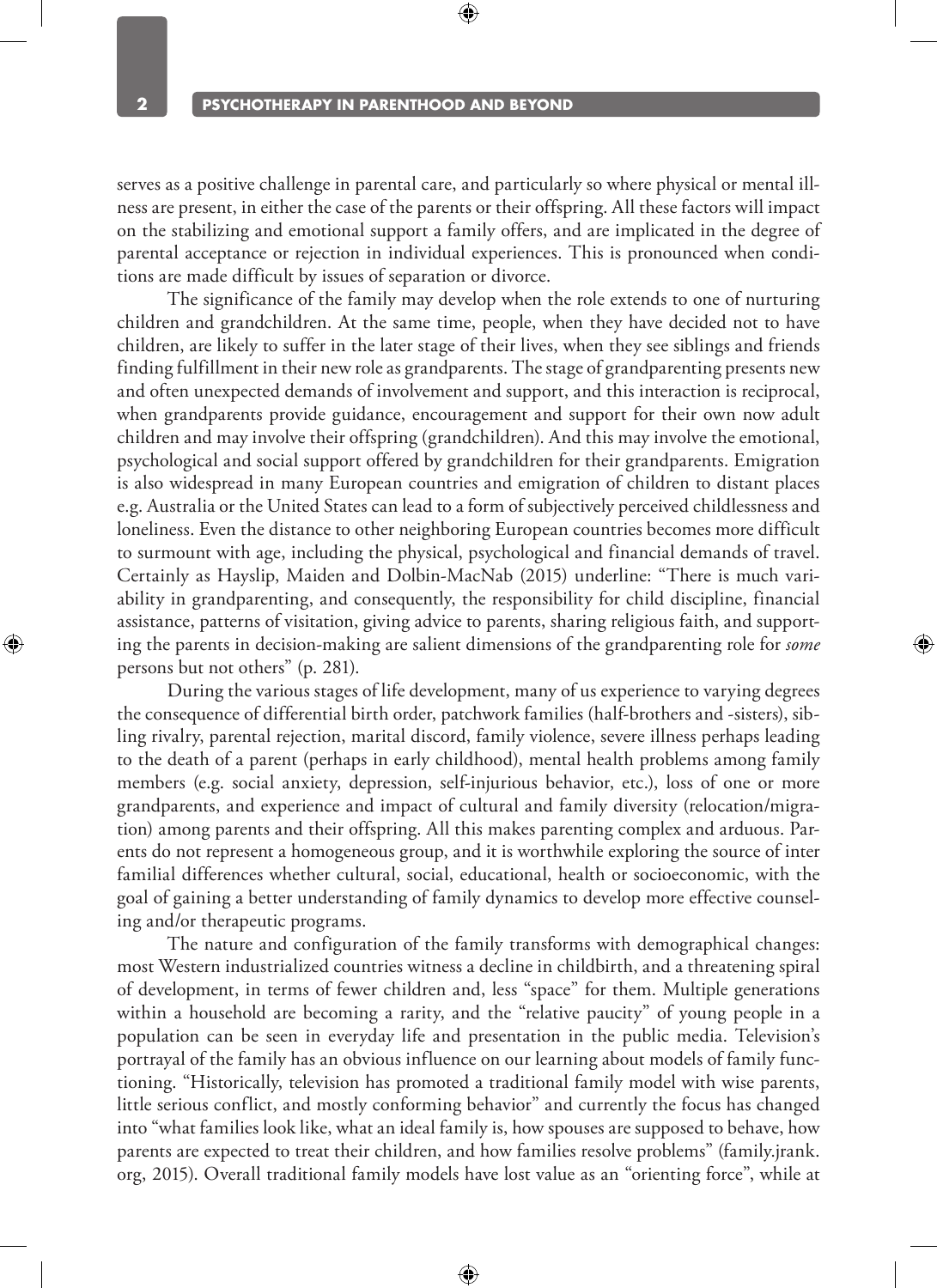the same time, there appears a deficit in new socially accepted behavioral norms regarding handling of the new media.

It is not only the content of the media's representation of the family which has been revolutionized, but also the increased exposure of family members to the media. Rothmann (2013) reported that young children are spending around 35 hours per week watching television, equal to the time an adult European may work each week. Added to this, they spend about 10 hours on other technological media including game consoles. More recent figures for Germany's 14-49 year old, cited from Saveone media in Spiegel (2012) show some 43 hours weekly watching TV, DVD, PC and internet (daily measure: 205 minutes watching TV, 107 minutes internet, 38 minutes video, PC, and 18 minutes DVD video, totaling 368 minutes). In a review of television and families, "critics of the modern family argue that, although families often 'adopt' a child-centered ideology and although parents often articulate a primary commitment to their children, families routinely fail to adhere to these promises so that the family experience of many children is relatively depleted; this occurs because parents have become more invested in personal ambition and individual achievement and substantially less sensitive to the family life and the welfare of family members. Children, in particular, are seen to be vulnerable to a range of negative consequences, ranging from lack of care and attention to insufficient parental discipline to ineffective socializing" (Douglas, 2008, p. 169). In crime series, which are increasingly popular in *prime* time television programs, children are often perceived as victims of abuse. Such – often rather negative – stereotypes of family representations and their susceptibility to change are factors that therapists are likely to deal with.

Overall, there has been a dramatic change in the structure of families during the last century, as Therborn (2004) accurately portrayed "All over the world, the institution of the family has changed… some changes have been epochal – the erosion of the patriarchy, the world wide establishment of birth control, and some large populations setting out to natural decline… from a provincial European or North American outlook, the sexual revolution and informal coupling are about to take unprecedented dimensions" (p. 295). To some extent this is manifested in transitions in parenting trends. Gardner *et al.* (2012) list some of these changes including: general trend towards later childbearing (84 births/1000 women aged 15- 44 years in 1971, 56/1000 women by 2003). So families are smaller; *family constellations* have changed too: the number of children (less than 15 years old) whose parents have divorced has increased to over one fifth all children in the 2000s. The number of children living with a single parent has tripled from 1972 to 2006. In the case of *maternal employment* – more women return to their work early in a child's life. It was estimated that 80% of mothers in 2009 whose children were 11 years or older, were working, marginally higher than women with no dependent children. As to *family type* – more parents are less inclined to marry, preferring cohabiting: marriage dropped from 480,000 in 1972 to 266,000 in 2009. Divorces had increased by a third up to 2003 but fell again in 2009. There were *few births outside of marriage* in 1960, but almost one half (45%) by 2008. These trends are consistent for other European countries. In the EU, population statistic (2004), "out of wedlock" births/100 had increased from 5.2% in 1960 to 29% in 2002. The figures were highest for Iceland, Sweden, Estonia and Norway (>50%), and lowest for Greece, Italy, and Switzerland (<11%). Fertility rates were lowest for European countries especially Portugal (3.16 in 1960, down to 1.21 in 2013), Spain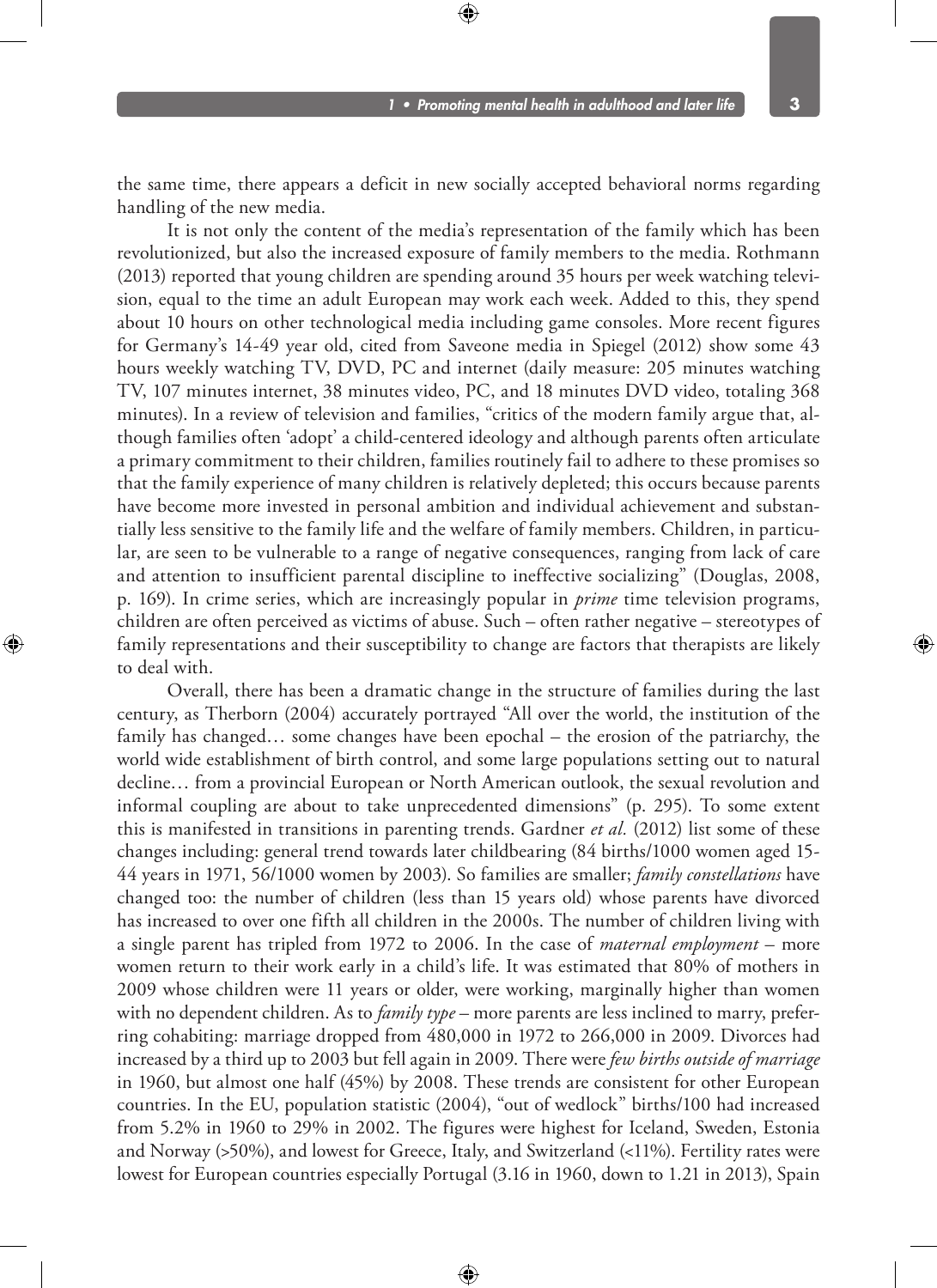(1.27 in 2013), Poland (1.29) and Greece (1.30), and highest for Iceland (1.93), France (1.99), Ireland (1.96) and Sweden (1.89).

Added to these facets of family changes, we now witness the media's pressing concerns about immigration. 3.4 million persons immigrated to the EU-28 States in 2013 (2.8 million emigrated from the EU), 1.4 million citizens from non-member countries, and 1.2 million from different EU member states. The highest rate of immigration is reported for Germany (692.7 thousand), followed by UK (526.0 thousand) then France (332.6 thousand). If we look at the number of immigrants relative to the population size of a country, immigration rate is highest for Luxemburg (39/1000), followed by Malta (20) and Cyprus (15). Migration has always been a characteristic of human civilization: in an earlier commentary, Hall (2000) underlined that "For centuries, merchants, craftsmen and intellectuals crossed the continent to practice their trades or start new lives. Millions emigrated from Europe, first to the colonies and later to the Americas and the Antipodes. Europe also has a long history of forced migration: from the expulsion of the Jews from Spain to the population shifts in southeast Europe caused by the many wars between the Russian, Austro-Hungarian and Ottoman empires". So there is nothing new in the phenomena, rather perhaps the magnitude of the "movement". Probably nations such as Germany and Italy, with a high proportion of older adults, may do well to "invite" potential workers and their families to their country to ensure the working population doesn't lessen. Faced with fears and prejudices in the feeling that many migrants bring different values and beliefs, both tolerance and authenticity of the therapist are required. However, cultural openness requires a mutual respect for diverse cultural roots.

#### **Is the world a less safe place for children? THEY MORE EXPOSED TO STRESS?**

Stokes (2009) has argued that "Coverage of tragic abduction cases by broadcast and print media has brought the feelings of inconsolable loss and pain to the living rooms", and further "*stranger danger* is yet another largely constructed fear within society, inflated and relayed through the media" (p. 10). In a recent article in Stern (2015), Kluin and Sellmair explored whether the world is a less safe place for children these days. In Germany, statistics reveal that there were 1159 traffic deaths for young people in 1980, and the figure had dropped to 58 in 2013. The number of missing children is currently one half over the last 15 years (with 99% of the cases being quickly resolved). For example, in 1970 there were 15 cases of sexual-related deaths among children, and the figure is now 1 or 2 cases per year. Figures for the UK in part confirm this but geographical differences are more conspicuous, in 2012, 44 children aged under 15 years died because of assault/undetermined intent. The five year average has declined in the UK since the early 1980s by 40-63% (Scotland, and England and Wales respectively). In 2012, there were 164 registered suicides in the 15-19 year old group in the UK, and the rates in England and Wales have dropped since 1980s whereas in Northern Ireland they have increased. In Scotland again the rates have decreased since 2003. Homicides and child deaths have shown an average decrease in England and Wales by 29% since 1981, and 28% drop in Scotland, and they have shown a decrease in 5 consecutive years in Ireland.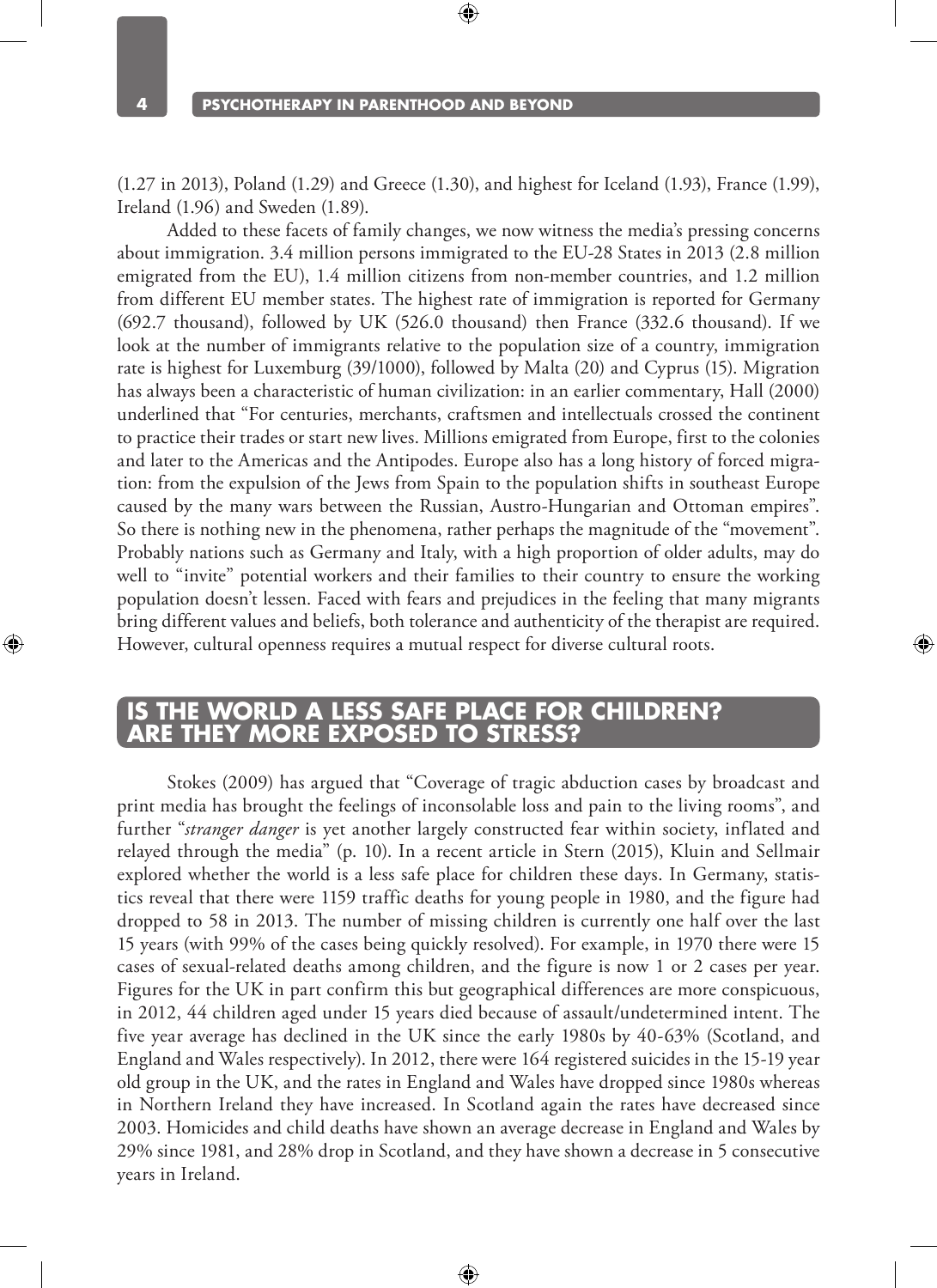### **Aging population**

WHO (2015) examines the increased longevity "success story for public health policies and for socioeconomic development… (yet it) also challenges society to adapt, in order to maximize the health and functional capacity of older people as well as their social participation and security". In another WHO report on Aging and Life course, family and community health, it is estimated that the number of people aged 60 years and older will double from 2006 (11%) to 2050 (22%), which corresponds to an increase from 605 million to 2 billion in absolute terms: "By then, there will be more older people than children in the population for the first time in human history". The growth is particularly pronounced in Europe and North America. Most older adults live in cities and "Yet to be sustainable, cities must provide the structures and services to support their residents' wellbeing and productivity. Older adults in particular require supportive and enabling living environments to compensate for physical and social changes associated with aging". Some conclusions/recommendations argue that "city landscapes, buildings, transportation system and housing contribute to confident mobility, healthy behavior, social participation and self-determination, or, conversely, to fearful isolation, inactivity and social exclusion… (opportunities so that)... empowerment and self-worth are reinforced by a culture that recognizes, respects and includes older people… accessible and well-coordinated health services have an obvious influence on older people's health status and health behavior".

People live longer lives in part due to improved medical care. A major problem is that with increasingly large numbers of older retired adults in a population, the pensions cannot keep pace with the increasing expenditures likely to incur through medical health care, medication and treatment programs. The economic aspects of increasing expensive health care systems are often overlooked. Poverty among the aged – and the associated problems of child poverty – occasionally touched upon by the press, are often a taboo-theme in clinical practice. Increasing social isolation/alienation in urban areas on the one hand and growing health complaints with age on the other, are likely to hamper health progress. Internet and novel advanced communication media may be useful but may also impose undue burdens on young and older generations alike. We see one of the central themes of this book is associated with the value of using technological advances in enhancing communication even in therapeutic frameworks.

Regarding statistics for the European countries, EU States show the highest proportion of young people in the total population in 2014 in Ireland (22%), followed by France (18.6%), and the lowest levels for Germany (13.1%), Bulgaria (13.7%) and Italy (13.9%). Overall "The growth in the relative share of older people may be explained by increased longevity, a pattern that has been apparent for several decades as life expectancy has risen… referred to as *ageing at the top* of the population pyramid… On the other hand, consistently low levels of fertility over many years has contributed to population ageing, with few births leading to a decline in the proportion of young people… known as *ageing at the bottom* of the population pyramid". The Eurostat (www.ec.europa.eu) figures for 2014 reveal that a high percentage of the population 65 years and older – of European countries – are displayed for Italy (21.4%), Germany (20.8%), Greece (20.5%), and Portugal (19.9%), and at the opposite end are countries such as Cyprus (13.9%), Slovakia (13.5%), FYR Macedonia (12.4%), Albania (12.0%) and Turkey (7.7%).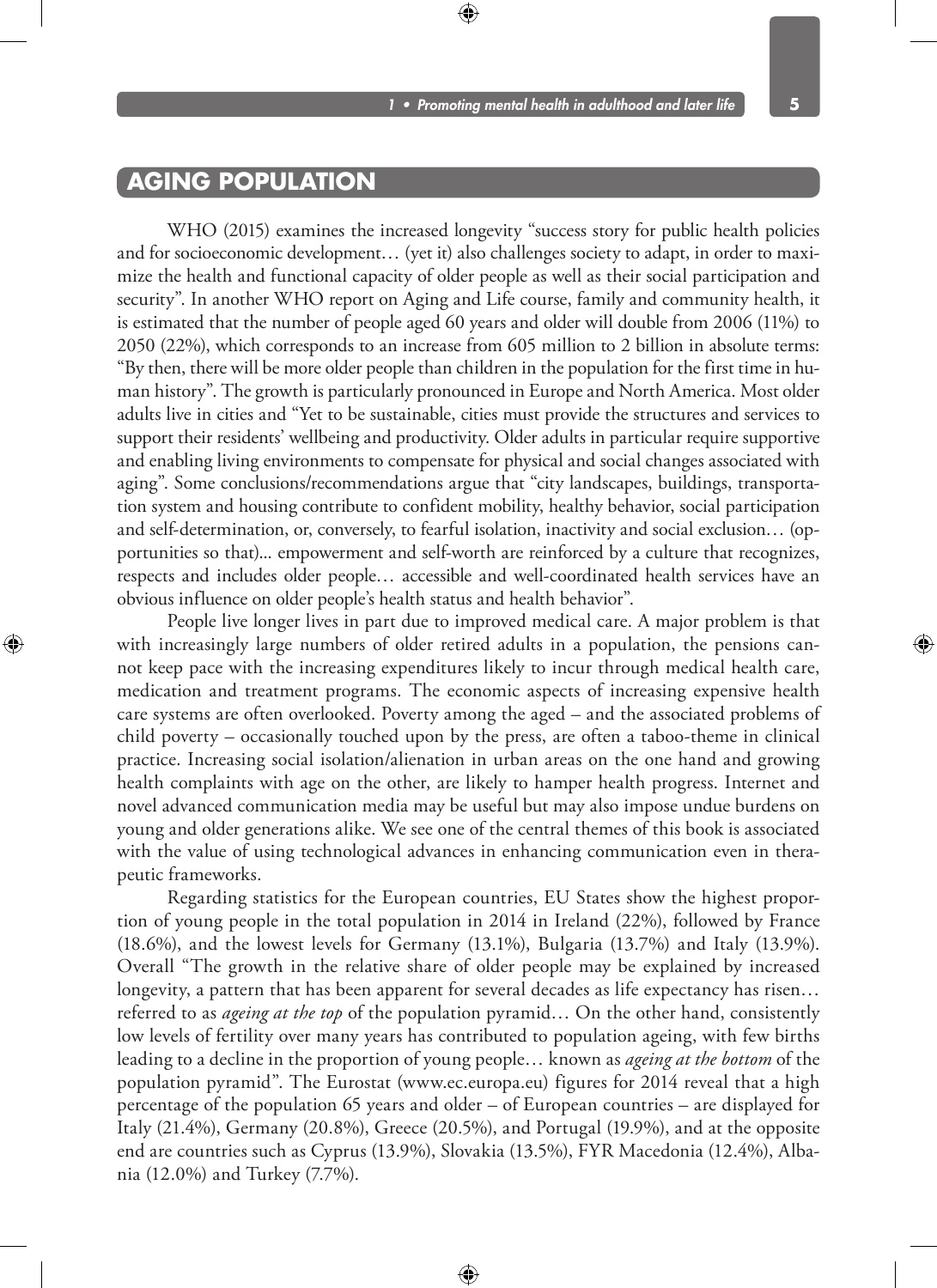According to a WHO fact sheet "Mental health and older adults" (September 2013) around 15% of adults 60 years and older suffer from a mental health disorder, and neuropsychiatric ailments make up 66% of the total disabilities (DALYS) for this group, especially dementia and depression. Over one half of the deaths from self-harm are among those aged 60 years and older. And the report suggests "As well as the typical life stressors common to all people, many older adults lose their ability to live independently because of limited mobility, chronic pain, frailty or other mental or physical problems… (they are) more likely to experience events such as bereavement, a drop in socioeconomic status with retirement, or a disability… resulting in isolation, loss of independence, loneliness and psychological distress". A German report (A. Maercke) from the medical journal "Ärzteblatt" claims the most frequent diagnoses of mental ailments among the older adults are depression and sleeping disorders, followed by suicidal tendencies especially among men (10%), then somatisation disorders (10%), anxiety disorders (5%), as well as chemical and alcohol dependencies (at least 3% or beyond as "undetected cases"). Only 1.5% of the population aged 60 years and older receives psychotherapeutic treatment.

In offering suggestions for tackling and improving mental health and wellbeing in later life "Age Concern" (2015) reported the need to identify and augment the prevailing social relationships older people have with their friends, neighbors, family and significant others: inclusion in community development programs; ease social interactions across age groups; help cope with anxiety associated with isolation and loneliness; underline the value of pets and domestic animal ownership; offer social and psychological support for those experiencing bereavement; and identify any personal desire for religious or other beliefs and enhance access to such communities. In the same UK report, estimates of 1 in 7 aged 65 and older had major depression, so severe and persistent such that it impedes their daily functioning. The incident rate increases to around 25% of the aged population if all forms of depression are included, yet "depression is not an inevitable feature of ageing".

Although psychotherapists themselves are often a part of the ageing society, psychotherapy of the aged remains a stepchild in health research and treatment. Contemporary research offers new paradigms for enhancing well-being among older adults, challenging the frequent gloomy descriptions of aging. Ellen Langer in particular has pioneered work demonstrating the powerful impact of mindsets on aging and health, "Changing individuals' stereotypical mindsets about health (e.g. that physical functioning necessarily deteriorates with age) to more positive mindsets about health (e.g. that the order typically assumed to exist between the stages in any developmental process is not inevitable) can potentially give rise to corresponding changes in physical functioning… Stereotypes about how we *should* age and what *limits*  are prevent us from considering alternative possibilities and prevent us from uncovering our true potential" (Ngoumen and Langer, 2015, p. 303).

The above-mentioned topics are central themes about which we have requested our invited contributors to provide chapters, underlining the relevance of their findings in promoting health care for the middle and later stages of adulthood.

After this opening chapter, Bruce Kirkcaldy, Adrian Furnham and Ahmed Hankir explore new paradigms in applying subjective interpretations of psychological disorders. Laurence Kirmayer empathically exclaimed that in recent decades there has been a striking "biologisation of psychiatry" with the assumption that neuroscience will give us the core under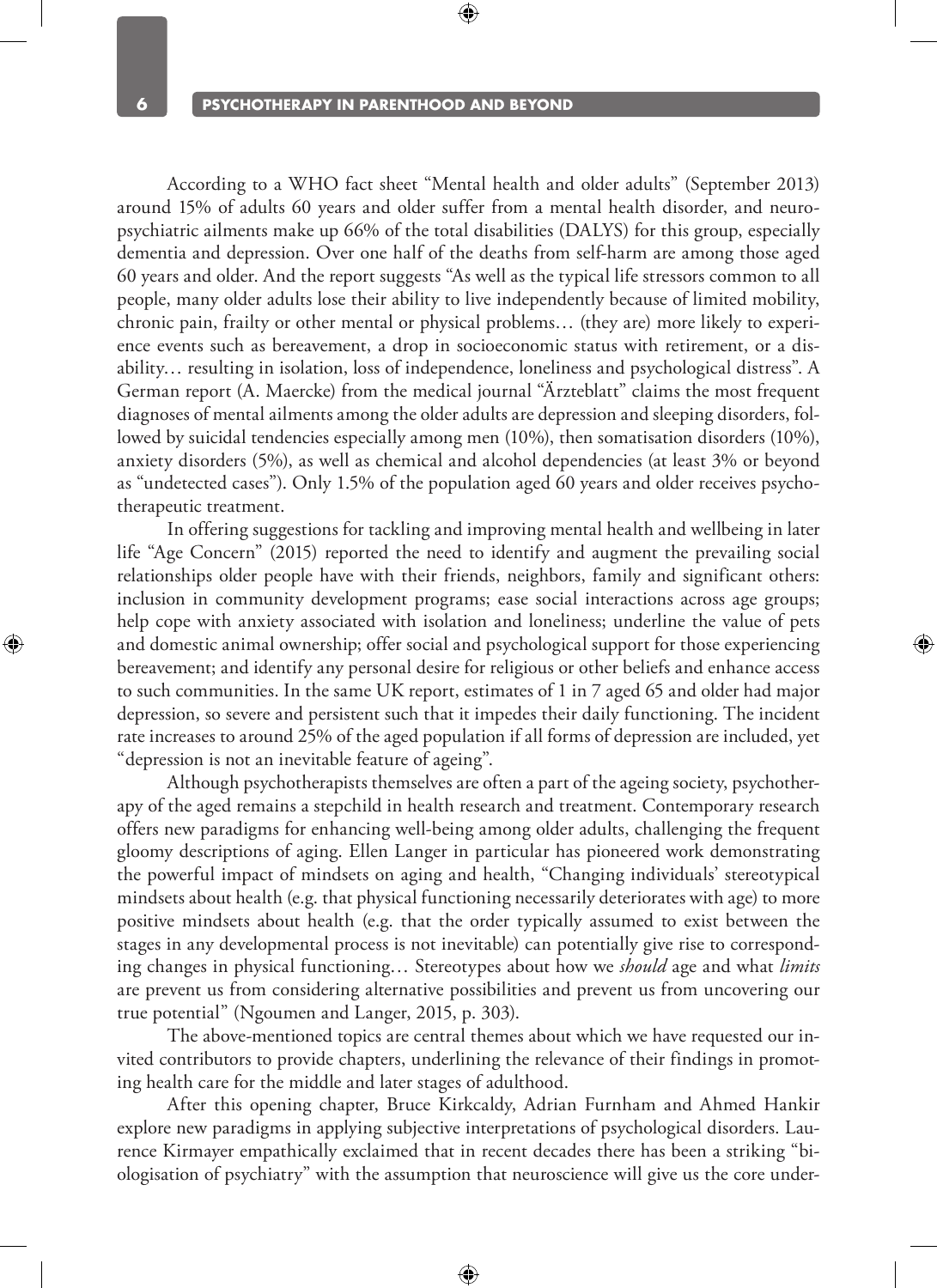standing of the aetiology and treatment of mental illness and disease. Of course neuroscience has helped to unravel some of the mysteries of the human brain but the "biologisation of psychiatry", they argue, fails to acknowledge and value the patient perspective and the subjective experience of psychological phenomena.

In the UK, The Prince of Wales published a paper in a journal for the Royal Society of Medicine calling for wider perspectives on health care and for clinicians to develop a "healing empathy". Over recent years the health humanities has emerged as a distinct entity in attempts to ameliorate the limitations in the provision of health care services and can be broadly described as the application of art and literature to medicine. Autobiographical narratives authored by people who have a psychiatric disorder offer precious qualitative insights into the subjective experience of psychological phenomena. Autobiographical narratives of mental health problems can be provided from people across the lifespan. For example, David Holloway offers a poignant account of hearing voices as a teenager and how this resulted in his being labeled "mad" and his social exclusion. William Styron's candid and courageous description of depression in later life makes obvious the perils of reductionism. The value of personal accounts of suffering is providing an improved insight into psychological maladies e.g. Sacks.

Bruce, Adrian and Ahmed are advocates of a holistic and personalized approach to addressing mental health problems. In their chapter they focus on the "alternative" notions and models of health and disease. They provide a review of the literature on laypersons' perceptions of mental disorders, the causes, cures and treatment and focus on issues related to family psychological well-being. They also delve into Jung's Archetype the Wounded Healer and discuss and describe how doctors and mental health professionals with first-hand experience of a psychiatric condition have become more insightful and empathetic as a result. The Wounded Healer reconciles the dual perspectives of subjectivity and objectivity, of healer and healed and, they argue, repudiates that unfounded perception that doctors and patients are ostensibly dichotomous.

Jack Demick explores holistic/systems-developmental therapy for parents. Contemporary families in industrialized countries face enormous stresses associated with daily living. The ongoing economy typically demands family employment by both fathers and mothers often leading to family discontinuity and fragmentation, leaving little time for parents to engage in the most efficacious parenting possible. Thus, many parents do not have the time for the education and training needed for this important role even though parent education groups have been addressing this need since 1815. Parent education programs have generally been structured around a particular theoretical model (e.g., Adler's parent education model emphasizing the child's psychological goals, logical and natural consequences, and encouragement techniques). However, as this is true of most helping interventions, more research is needed on the effectiveness of parent education programs. As a result, new approaches have recently been developed such as parent-child interaction therapy, which is a program for parents with 2- to 6-year-old children experiencing behavioral and emotional problems. Proponents of this therapy based on attachment and social learning theories have provided evidence of its efficacy, generalization, and maintenance. However, while such newer therapies make inroads into the general problem, there is still a need to go further. What about parents with older children who continue to present normal developmental issues as well as less common problematic ones? What about parents who exhibit their own developmental stressors and/or behavioral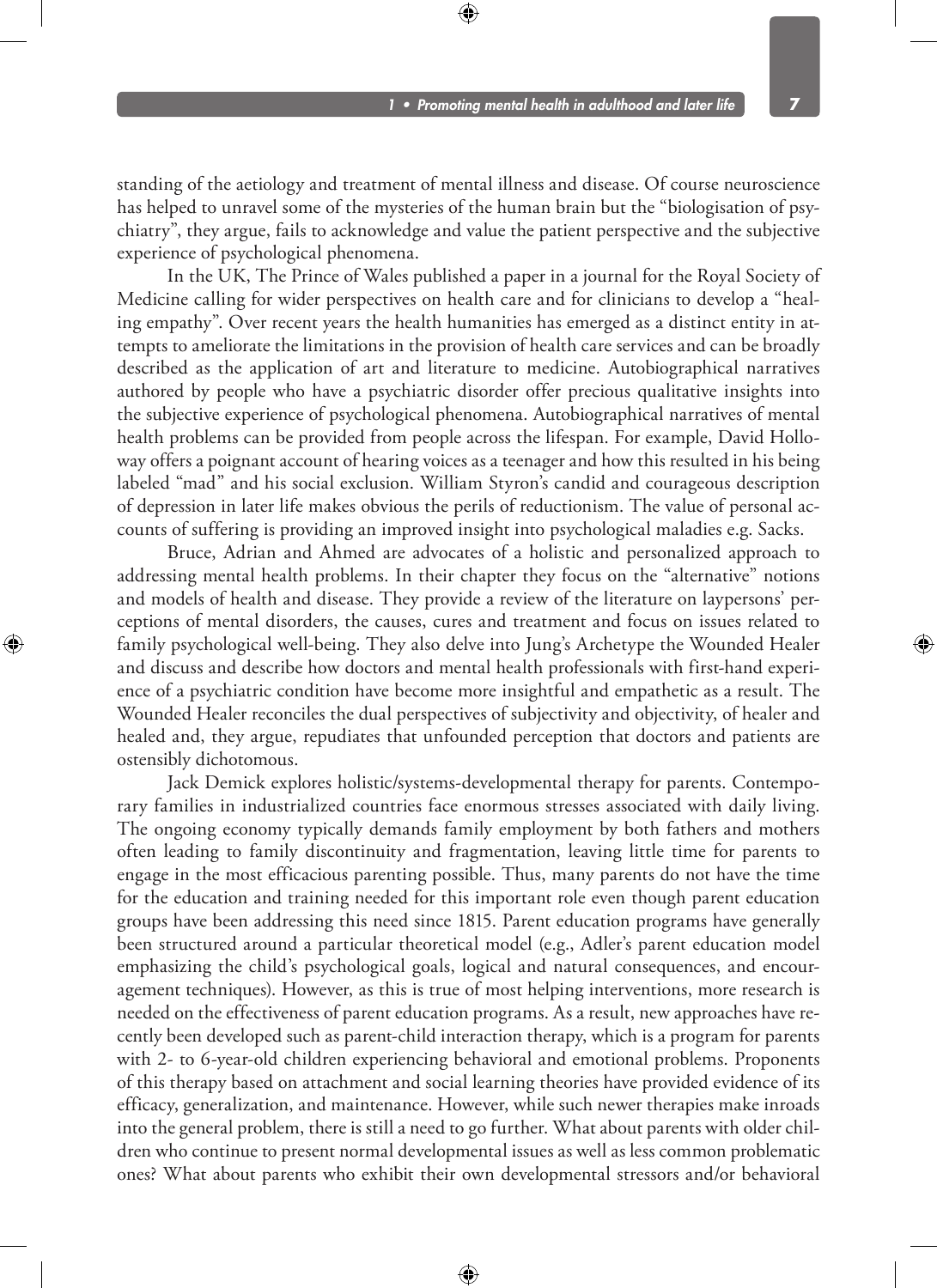and emotional problems? In consequence, this chapter discusses research generated from holistic/systems-developmental theory (HSDT) on parental development (Demick, 2015). It then demonstrates the ways in which this research has informed HSDT-based individual and family therapy for parents with a heightened focus on the development of parents themselves. Some argue becoming a better parent is a viable goal for the individual psychotherapy of adults with children since becoming a better parent is inextricably interconnected to functioning more optimally as an individual with a variety of roles in the everyday life environment.

Two Australian colleagues, Koa Whittingham and Pamela Douglas have applied a context approach to postnatal care. There is a growing evidence-base for the use of acceptance and commitment therapy (ACT), as well as other mindfulness-based therapies, in the context of parenting interventions. One in ten new parents experiences serious anxiety. The Possums approach is an interdisciplinary, contextual approach to postnatal care that integrates contextual behavioural science with complexity science, evolutionary anthropology, lactation science, medical science and developmental psychology. This approach is currently being implemented clinically at The Possums' Clinic in Brisbane, Australia. Within the Possums approach, ACT is integrated into clinical interventions for problems with breastfeeding and bottle-feeding, infant crying and fussing, parent-infant sleep, and perinatal anxiety and depression. Problems of cry-fuss behaviours, feeding and sleep are linked in complex ways with anxiety and depression in new mothers and fathers, and unsettled infant behaviour in the first months of life also increases that child's risk of developmental problems in later childhood. At the moment, parents complain of receiving conflicting and confusing advice for unsettled infant behaviour, resulting in worsened anxiety and increased risk of postnatal depression. For this reason the Possums approach integrates ACT strategies into evidence-based and holistic clinical interventions, to promote vital living, mindfulness, and parenting according to values in early life.

The dominant approaches to infant-care in developed countries still arise out of firstwave behaviourism. Our chapter explores this popular theoretical framing of postnatal concerns and argues for the importance of integrating ACT, a third-wave behaviourism, within an interdisciplinary clinical approach to postnatal care. Specific case studies exploring the application of ACT to help with common postnatal challenges including infant feeding difficulties, crying/fussiness and parent-infant sleep concerns are discussed. This chapter has a practical focus with many easy-to-implement practitioner strategies.

The second section begins with a contribution from Carmel Cefai and Valeria Cavioni. It takes the position of parents as active partners in social and emotional learning at school. Home school collaboration has long been recognized as a key factor in children's education, not only in academic but also in social and emotional learning. It helps parents to develop positive attitudes towards social and emotional learning, overcome potential fears and resistance, and support the school's efforts in this area. It also enables the transfer of social and emotional competencies learnt at school to different contexts such as the home and the community, and then it discusses how schools and parents may work collaboratively together to fulfill the school's goals in social and emotional learning, outlining ways schools may adopt in recruiting the parents' active support and collaboration. The second section further discusses how schools may facilitate the parents' own learning, development and wellbeing by empowering them to organize activities according to their own needs both at school and in the community. Reaching out to the social and emotional needs of the parents is a very effective way to address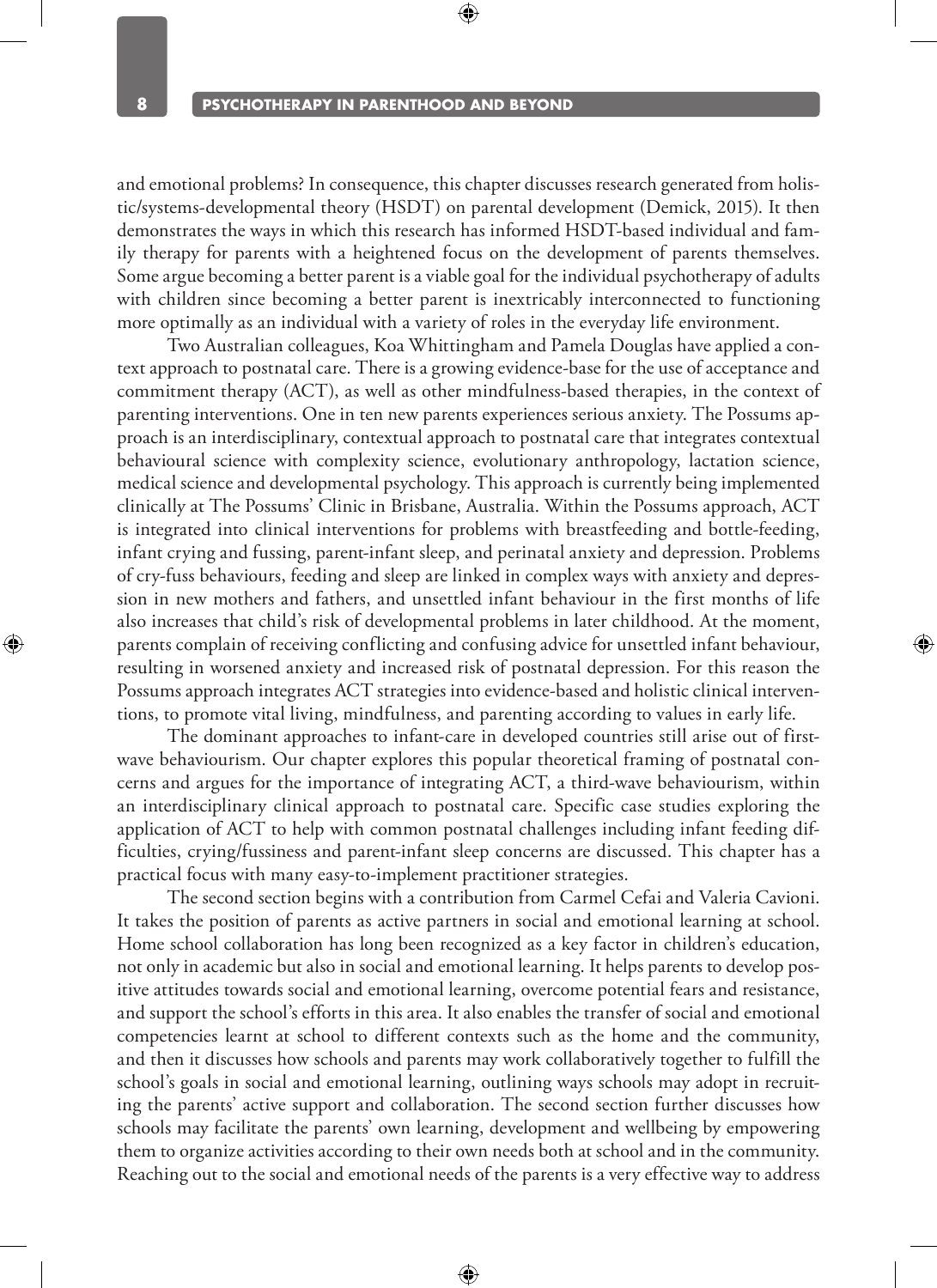the children's social and emotional learning and wellbeing. The chapter concludes with the need to adopt sensitive and respectful ways in working with parents, avoiding paternalistic attitudes while considering parents as equal partners contributing actively to the school's efforts in social and emotional learning.

The subsequent chapter examines cultural differences in the changing portrayals of the family in film and media. Dinesh Bhugra, Antonio Ventriglio, and Gurvinder Kalra review the current literature and then examine the relationship that films in particular play in representing family communication and conflicts. They then focus on Bollywood cinema which remains the most popular form of entertainment among Indians and among Indian diaspora around the globe. Numerically and in terms of access Bollywood films are bigger than Hollywood films. Portrayal of families and significant events in films are strongly influenced by prevalent attitudes of the society which change with social, political and economic factors as well as societal expectations. Hindi cinema produces largest number of films around the globe. Because of globalization, industrialization and urbanization the family structures have started to change and filial piety has shifted too. Whether these changes affect the morals and functioning of the families is debatable. Using several encyclopedias, reference works and internet data bases, films were identified which portray family structures over the past 50 years. Changes in urban and rural structures have caused a major shift in the psyche of individuals and their families. In this context the role of the family as a super-ego is explored and described. From joint families in late 1950s and early 1960s, more nuclear families are being described. In this chapter they put these in the context of socio-political and economic changes and offer evidence that India is a culture in transition. Dinesh *et al.* offer some personal choices exploring the impact of family breakdown, idealised families and nuclear families and pressures faced by them. They specifically explore the role of women in the families and how that has changed and shifted over the past 50 years or so. Reasons for this are many. It is postulated that increased urbanisation and globalisation have created aspirations expected to match those of the West by which more people are affected by these changes directly and indirectly. These observations are demonstrated through discussion of selected films. Film makers need to be aware of the impact their films may have on their audience. Clinicians need to take cultural factors related to popular culture into account when trying to understand their patients' concerns.

There follows, the chapter by David Carreon and Jeffrey Schwartz looking at contemporary models of intervention throughout life's cycle. The last few decades have proven revolutionary in our understanding of ourselves. The key has turned out to be attention. In the clinic and in the laboratory, attention is showing itself to be the chisel by which we can craft our own brains. The challenge is that emotions powerfully seize our attention in ways that are often destructive to the image we want to craft. Scientists and therapists have rediscovered and invented a variety of techniques for helping people deal with strong emotion. These techniques have been described under various headings: "emotion regulation" in the academic world as well as cognitive behavioral therapy (CBT), acceptance and commitment therapy (ACT), and dialectical behavioral therapy (DBT) in the clinical world. Psychology research has described various strategies for emotion regulation. For example, when anger is provoked in a laboratory, one can respond by trying to prevent the expression of the emotion (suppression), trying to consider the experience in a positive way (reappraisal), or trying to identify words associated